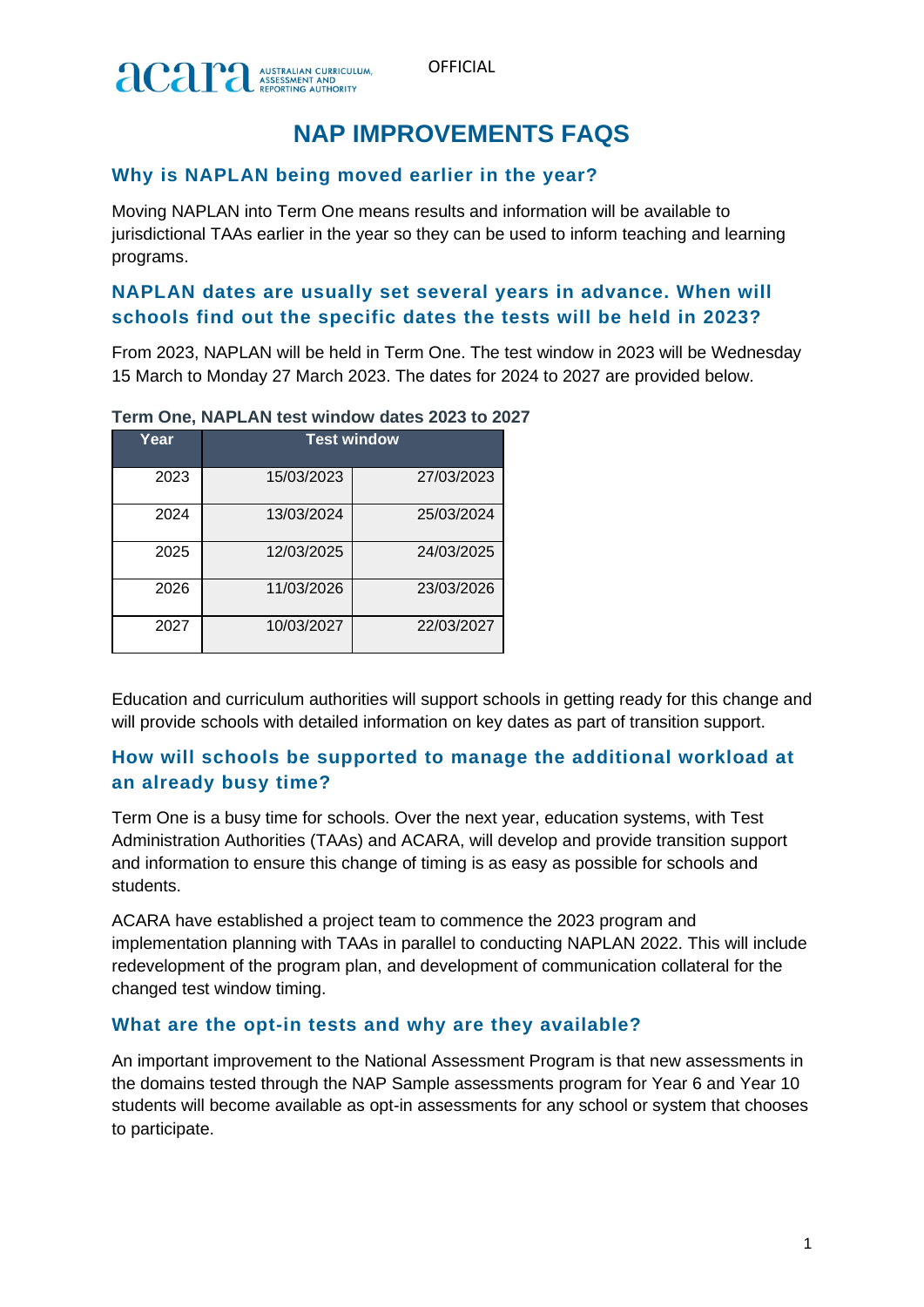# **acaritan CURRICULAR ASSESSMENT AND**

These assessments will provide additional information for schools that take up the opportunity, showing teachers how well students are acquiring essential knowledge and understanding in key areas of science, civics and citizenship, and digital literacy, including information about student performance in relation to national proficiency standards.

# **What will be the process for schools to participate in the opt-in tests?**

Over the next year, ACARA will work with Education Services Australia and education systems to develop and implement the opt-in tests. Schools will be able to access the online assessments via a self-service portal. The 40-minute online assessments aim to provide schools with an understanding of where the school and students in Years 6 and 10 sit in relation to national means and proficiency standards for each of the 3 key areas of science, civics and citizenship, and digital literacy. Results will not be published. The assessments are designed to inform the development of teaching programs at the school level.

# **Will schools be able to opt-in to a single assessment or will they have to do all 3 – science, civics and citizenship, and digital literacy?**

Schools and systems can choose any or all of the opt-in assessments, once they are all available as they are being phased in. They will be phased in over 3 years, starting with science in 2024, with civics and citizenship added in 2025, followed by digital literacy in 2026. From 2026, all 3 subject opt-in assessments will be available each year.

Schools and systems can opt in to as many or as few of the assessments as they like and for as many years as they wish to. For example, a school may opt in to undertake only the digital literacy tests in Year 6 every 2 years for a 6-year period, while another school may just do the science test in Year 10 for 5 years in a row.

Whole systems can opt in if the system authority so chooses, meaning that all schools in that system would have to participate. For example, a minister in any jurisdiction may choose to mandate participation for all government schools in particular tests, or a Catholic diocesan school authority could mandate participation for all schools in their system.

### **With the change in timing of the test, when will results be received?**

Preliminary non-writing results may be returned to schools from the beginning of May 2023 onwards via the preliminary Student and School Summary Report (SSSR). Writing results will be returned later due to the additional time required to mark writing but are expected to be returned to testing authorities from June onwards in 2023. Individual student reports (ISRs) are printed after this date with the timing determined by testing authorities in states and territories.

In collaboration with states and territories, ACARA will look at ways to provide results even earlier in future years to schools and parents without compromising the accuracy and quality of the results. NAPLAN data goes through a comprehensive quality assurance and data analysis process to enable results to be reported on a set of NAPLAN scales that enables comparison of results across Years 3, 5, 7 and 9 in the same domain.

# **Why won't writing results be available at the same time as results from other domains?**